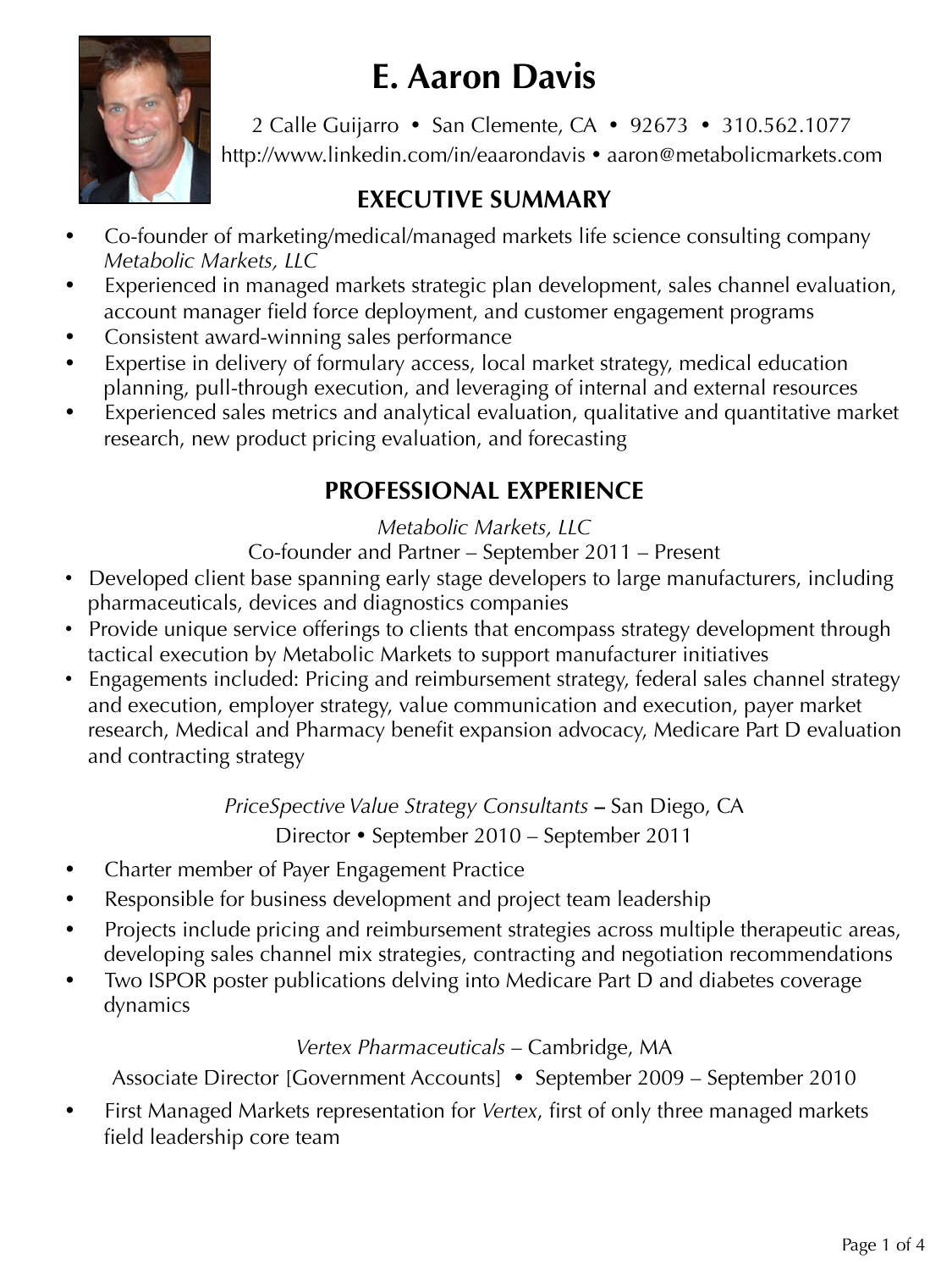#### (continued)

- Hired to establish and build a VA, Correctional Health, and DoD account team in preparation for Vertex's first in class Hepatitis C agent
- Developed Veterans Affairs, Correctional Health, and Department of Defense channel specific pre-launch marketing and engagement plan
- Established relationships amongst the VA Hepatitis C resource center leadership
- Created first ever opportunity for senior VA Hepatitis C leadership and *Vertex* medical, commercial senior leadership for collaborative discussion, with a goal of active partnership with the VA, the largest single Hepatitis C care provider in the country
- Responsible for territory alignments, job description development, and account manager recruiting
- Established *Vertex* channel specific national and regional conference presence approach, materials, customer events and educational opportunities

*Amylin Pharmaceuticals* - San Diego, CA

Senior Federal Account Manager • July 2005 - August 2009

- Represented *Amylin* Pharmaceuticals to federal accounts (DoD, I.H.S, and V.A.) covering western 10 states at launch of Symlin® and Byetta®, covering Southern California, Arizona, Nevada and Hawaii (Charter member of federal sales three person team)
- Responsible for developing access and pull-through within the federal sector through utilization of multiple tactics: thought internal champion development and leveraging, medical education, coordination with local territory managers
- Facilitated formulary inclusion of Byetta<sup>®</sup> at several key federal facilities, including but not limited to Luke AFB, Phoenix Indian Medical Center, U.S. Air Force Academy, Fort Carson, Riverside San Bernardino Indian Health
- March 2009 Promoted to Senior Regional Account Manager
- Named interim director of federal account managers during current director's medical leave (Feb 2008), lead recruitment of three headcount and field team expansion
- In 2008, led the federal account team in Symlin<sup>®</sup> gross sales driven by high VA demand. 2nd of 8 account managers in federal channel for Byetta® share of market, with contribution by DoD, VA and I.H.S. sales channels
- October 2008 the only managed markets account manager selected for joint CEO customer visit with *Amylin* CEO Dan Bradbury and *Eli Lilly* CEO John Lechleiter to Phoenix Indian Medical Center to meet with I.H.S. Chief of Endocrinology / Metabolism
- August 2008 named as federal representative to Council on Account Management Affairs leadership committee
- Served two years as Managed Markets field representative for *Siebel* based customer relationship management program development and business process improvement team
- Received 2008 *Kicker Award* recognizing performance and leadership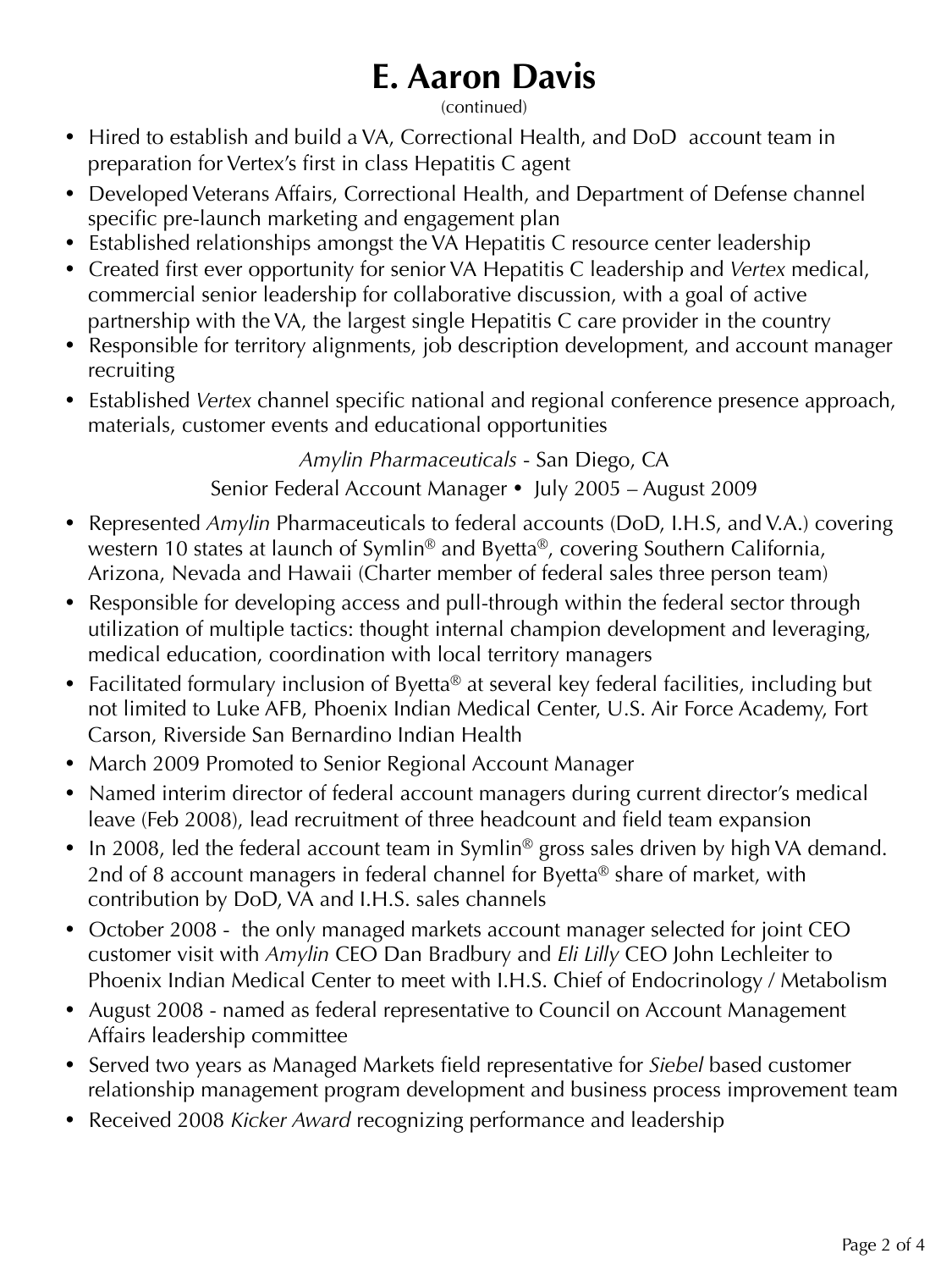(continued)

- Selected as member of the first *Amylin* District Manager training program, initiated January 2008
- 2007 *Amylin* Elite Winner: lead share of market and second in gross sales for federal channels nationally, the first year of federal account manager eligibility

Marketing Analyst, *Amylin* • June 2003 – June 2005

- Led quantitative and qualitative market research projects, interpreted findings to senior management and facilitated implementation with brand teams
- Developed and maintained product forecast models used in financial planning, product investments, and manufacturing planning
- Responsible for competitive intelligence collection, distillation, and dissemination
- Developed advisory board agendas on competitive issues
- Intimately involved in setting launch price for Symlin<sup>®</sup> and Byetta<sup>®</sup>
- Created pricing model estimating the movement of lives within the pharmaceutical payer systems and negative impact on net selling price from Wholesale Acquisition Cost, with particular focus on the expansion of Medicaid programs and states implementing supplemental rebates
- Familiar with Monte Carlo Simulation and application and interpretation of risk modeling
- Responsible for maintaining product and marketing department budgets and liaising with finance department personnel, monitoring actual expenses to plan, accruals and budget adjustments requirements

Corporate Development Internship, *Amylin* • Summer 2002 & Spring 2003

- Designed new product forecasting model for *Amylin* developmental product prioritization and financial analysis as part of strategic planning efforts by *Amylin*
- Developed database to track and forecast the financial condition and product pipeline of competitors and possible partners in metabolic and endocrine markets
- Analyzed financial statements, reviewed scientific journals, commercial databases and explored alternative information sources to verify competitors' publicized product offering and pipeline
- Provided financial and product profiles of competitors for management discussion in strategic planning discussions
- Supported executive leadership during negotiators with *Eli Lilly* over co-development agreement of Byetta®

*Columbus Line USA, Inc.* - Long Beach, CA West Coast Logistics Supervisor • December 1997 – August 2001

- Led creation of a West Coast logistics team
- Supervised logistics team responsible for import and export transportation of 1,000 containers per week